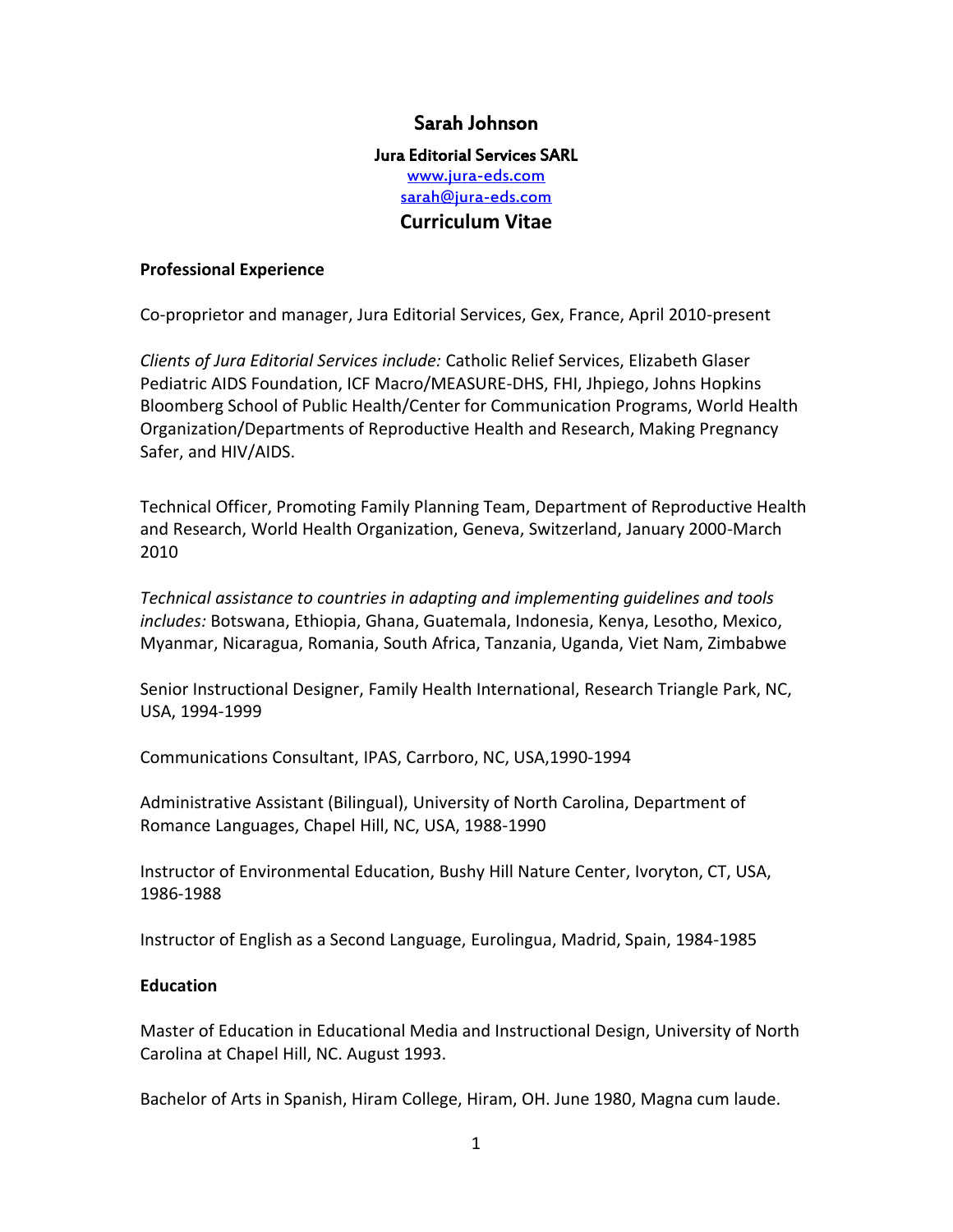### **Publications**

"Towards client-centered counseling: Development and testing of the WHO Decision-Making Tool."

Johnson, S., Kim, Y.M., Church, K. Patient Education and Counseling 81(3): 355–361. December 2010.

*Guide to family planning for health workers and their clients* (counseling tool)*.* Co-developer. World Health Organization, under development.

*Rapid Assessment Tool for Sexual and Reproductive Health and HIV Linkages: A Generic Guide.*

IPPF, UNFPA, WHO, UNAIDS, GNP+, ICW, Young Positivites. London, IPPF. 2008.

*Family planning: A global handbook for providers.* Co-editor, with Ward Rinehart. Zlidar, V., Upadhyay, U., and Lande, R. World Health Organization Department of Reproductive Health and Research (WHO/RHR) and Johns Hopkins Bloomberg School of Public Health/Center for Communication Programs (CCP), INFO Project. Baltimore and Geneva: CCP and WHO, 2007. Updated 2011. (A WHO Family Planning Cornerstone)

*Implementation CD-ROM for the Decision-Making Tool for Family Planning Clients and Providers.*

Co-developer. World Health Organization (WHO) Department of Reproductive Health and Research. Geneva, WHO, 2006.

*Reproductive Choices and Family Planning for People with HIV* (counseling tool). Co-developer. World Health Organization (WHO) Department of Reproductive Health and Research. Geneva, WHO, 2006.

*Medical Eligibility Criteria Wheel for Contraceptive Use.* 

Co-developer. World Health Organization (WHO) Department of Reproductive Health and Research. Geneva, WHO, 2006.

*Decision-Making Tool for Family Planning Clients and Providers* (counseling tool)*.* Co-developer. World Health Organization (WHO). and Johns Hopkins Bloomberg School of Public Health. Center for Communication Programs (CCP). The INFO Project. Baltimore, Maryland, CCP and Geneva, WHO, 2005.

"Promoting informed choice: evaluating a decision-making tool for family planning clients and providers in Mexico."

Kim, Y.M., Kols, A., Martin, A., Silva, D., Rinehart, W., Prammawat, S., Johnson, S., and Church, K. International Family Planning Perspectives 31(4): 162–171. December 2005.